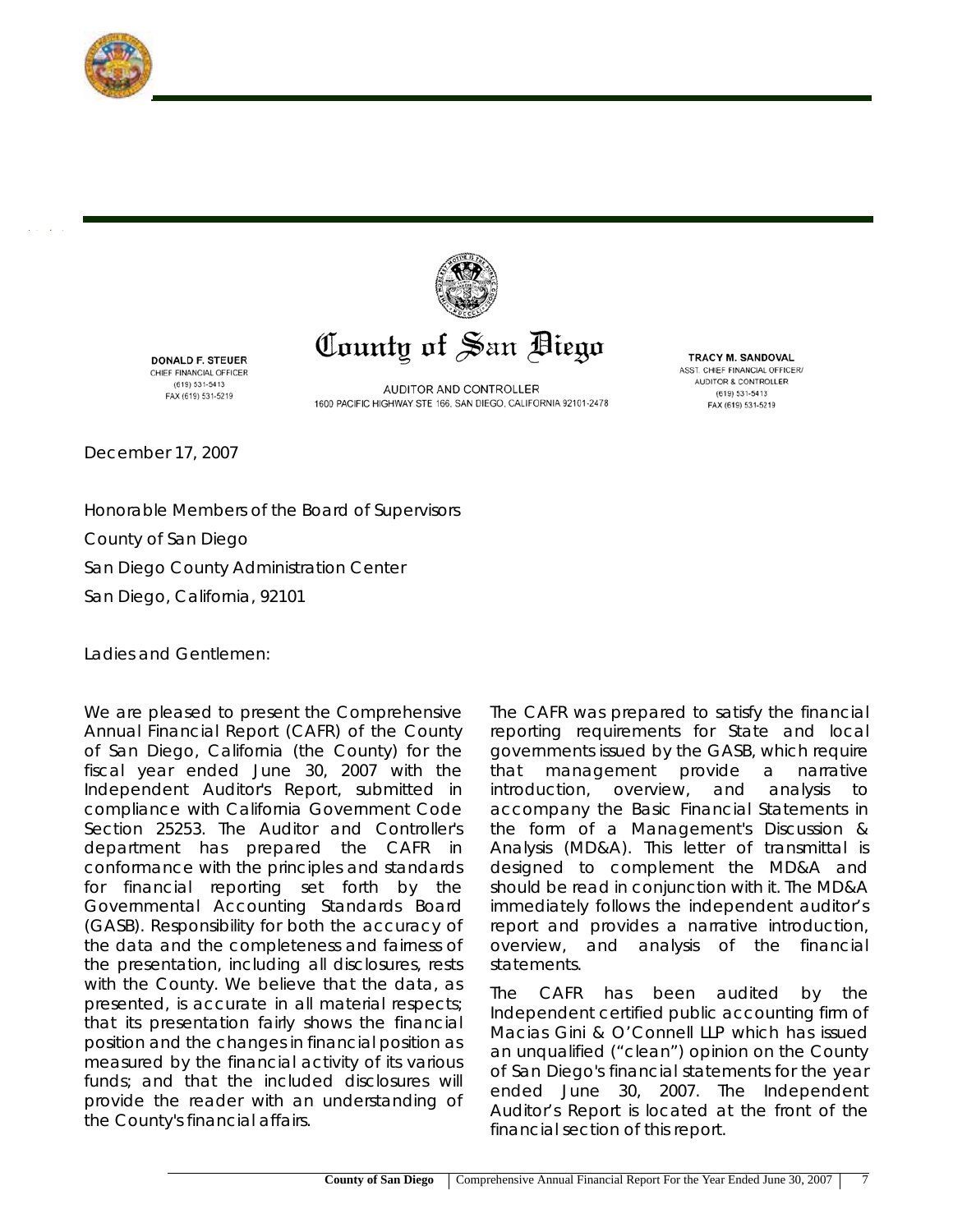

# **COUNTY PROFILE**

San Diego County is the southernmost major metropolitan area in the State of California and covers 4,255 square miles, extending 70 miles along the Pacific Coast from Mexico to Orange County, and inland 75 miles to Imperial County along the international border shared with Mexico. Riverside and Orange counties form the northern boundary. The County enjoys a wide variety of climate and terrain, from coastal plains and fertile inland valleys to mountain ranges and the Anza-Borrego Desert in the east. The Cleveland National Forest occupies much of the interior portion of the County. The climate is equable in the coastal and valley regions where most resources and population are located. The average annual rainfall in the coastal areas is 10 inches, so the County is highly dependent on imported water.

The County population in January 2007 was estimated to be 3,098,269, an increase of 1.1% over the adjusted January 2006 figure of 3,064,113, and it is the third largest county by population in California behind Los Angeles and Orange counties. There are 18 incorporated cities in the County; of them, the City of San Diego is the largest, with a population of approximately 1.317 million, and Del Mar is the smallest, with a population of approximately 4.5 thousand. In addition, Tijuana, Mexico, with an estimated population of 1.4 million, is a substantial urban neighbor with a shared border, workforce, and economy.

The racial and ethnic composition of the County is as diverse as its geography. According to population projections by the State of California Department of Finance, San Diego's population breakdown in 2010 will be 46% White, 34% Hispanic, 11% Asian and Pacific Islander, 6% Black, and 3% all other groups. From 1990 to 2000, the growth in the Hispanic population, 47%, significantly exceeded total County population growth of 13%. San Diego Association of Governments (SANDAG) projects that both the Hispanic and Asian population shares will continue to increase through 2030. SANDAG also projects an older San Diego County by 2030, based on statistics such as median age.

# **COUNTY GOVERNMENT, ECONOMY AND OUTLOOK**

#### **County Government**

The County was incorporated on February 18, 1850, and functions under a charter adopted in 1933, as subsequently amended from time to time. A five-member Board of Supervisors elected to four-year terms in district nonpartisan elections governs the County. The Board of Supervisors appoints the Chief Administrative Officer and the County Counsel. The Chief Administrative Officer appoints the Chief Financial Officer and the Auditor and Controller. Elected officials include the Assessor/ Recorder/ County Clerk, District Attorney, Sheriff and Treasurer-Tax Collector.

Many of the County's functions are required under County ordinances or by state or federal mandate, as County government is the delivery system for federal and state as well as local programs. The County supports a wide range of services to its residents including regional services such as elections, public health and welfare, and environmental services. The County also provides to the unincorporated areas public safety, basic community services such as planning and parks, and infrastructure such as roads and waste disposal. State and federally mandated programs, primarily in the social and health services areas, are directed to be maintained at certain minimum levels, with eligible costs subject to reimbursement according to specific guidelines; however, not all mandated costs are reimbursed.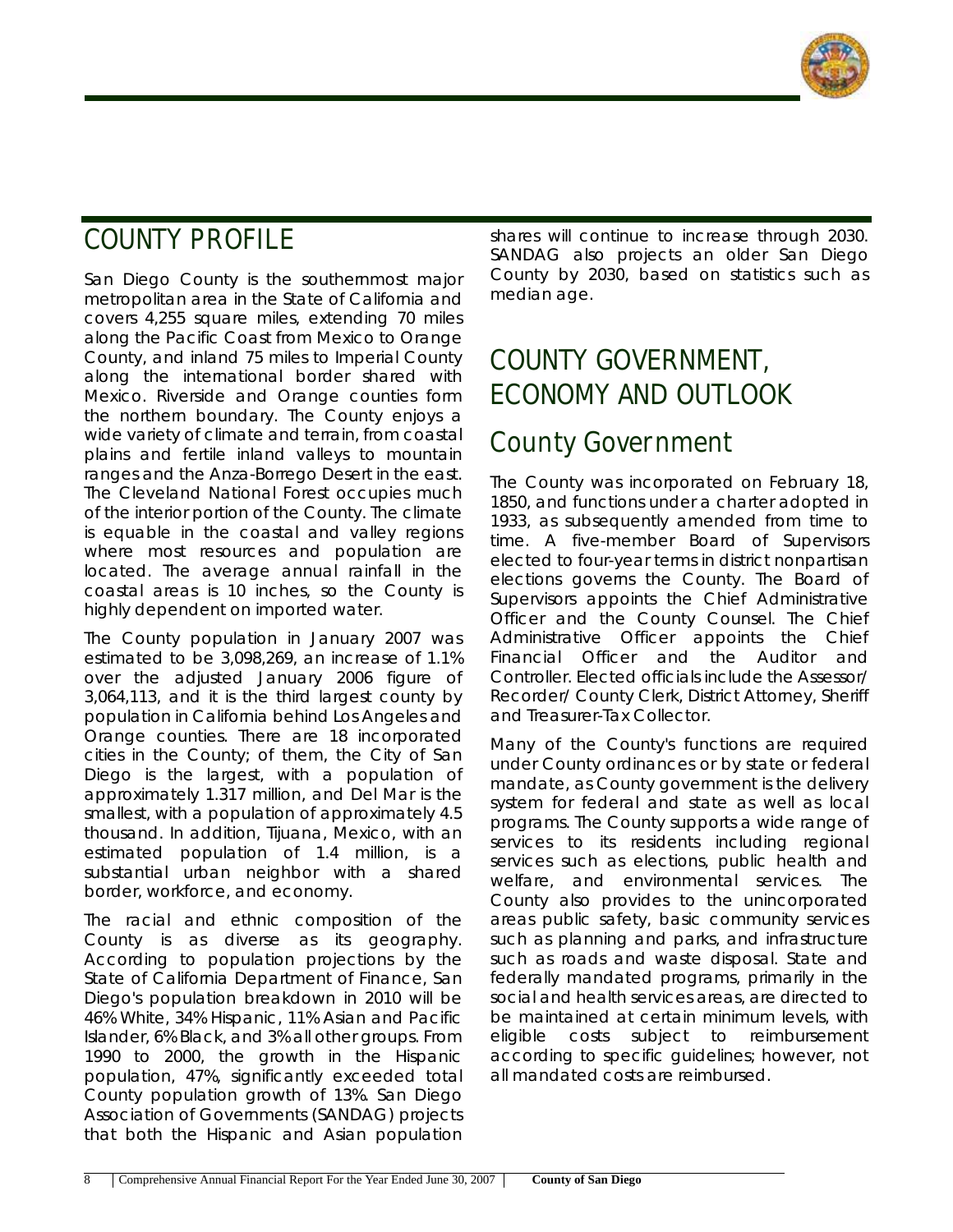

### **Economy and Outlook**

In recent years, the County has enjoyed economic stability. For example, the unemployment rate for the County has been lower than that of the State for the last 7 years, and at July 2007 was 4.8% as compared to 5.5% for the State. Since the early 1990's San Diego County has seen an increasing diversification of economic activity, research and development and product manufacturing in the telecommunications, biotechnology, military products, electronics and information technology areas.

Much of San Diego's economic strength has been derived from employment gains, commercial and industrial development and steady population growth. The current downturn in the housing construction and real estate industries have contributed to the overall slowdown in the growth of the State economy in 2007. Looking forward, in 2008, the San Diego economy is expected to grow moderately, in line with the expansion of the state and national economies. San Diego is also expected to maintain a favorable position relative to unemployment and its gross regional product versus the state and national gross domestic products.

The County's economic base consists of a significant manufacturing presence in the fields of electronics and shipbuilding, a large tourist industry attracted by the favorable climate of the region, and a considerable defense-related presence. Highlights of County employment as of July 2007 are listed below. One trend the County is monitoring is the changing occupational statistics of the key industry groups of employed persons in the region. Highlights of County employment as of July 2007 are listed below:

• Non-agricultural employment totaled 1,306,500 jobs.

- The services industry constitutes the largest employment sector and accounted for approximately 46% of non-agricultural employment, with a total of 598,300 employed.
- The wholesale and retail trade industries were the second largest, with the non-government sector, comprising approximately 14.6% of non-agricultural employment totaling of 191,300 jobs.
- Government accounted for approximately 16.3% of non-agricultural employment. Due to San Diego's military presence it is anticipated to remain relatively stable.
- Manufacturing accounted for an additional 7.8% of non-agricultural employment.
- The construction sector is greatly influenced by the general health of the economy, and in particular population and housing growth. Construction employment, which accounted for 6.9% of total non-agricultural employment or 90,000 jobs, was down 3,900 jobs from July 2006. Continued slowing in residential building permits, increased foreclosures and marginally declining home prices are all expected to continue to negatively impact construction jobs through the end of 2007 and into 2008.
- Agriculture accounted for approximately 0.82% of total employment
- It is anticipated that employment growth over the next year will be led by increases in the government and services' sectors including professional, business, leisure, hospitality and health services. From July 2006 to July 2007, the San Diego County region experienced an increase of 11,500 jobs, down from 15,400 new jobs in the prior year. Job creation is expected to continue to be moderate in 2008 adding approximately 10,000 to 12,000 new jobs in the region.

County revenues that are affected by the state of the local economies include property taxes, sales taxes, and charges for services. Key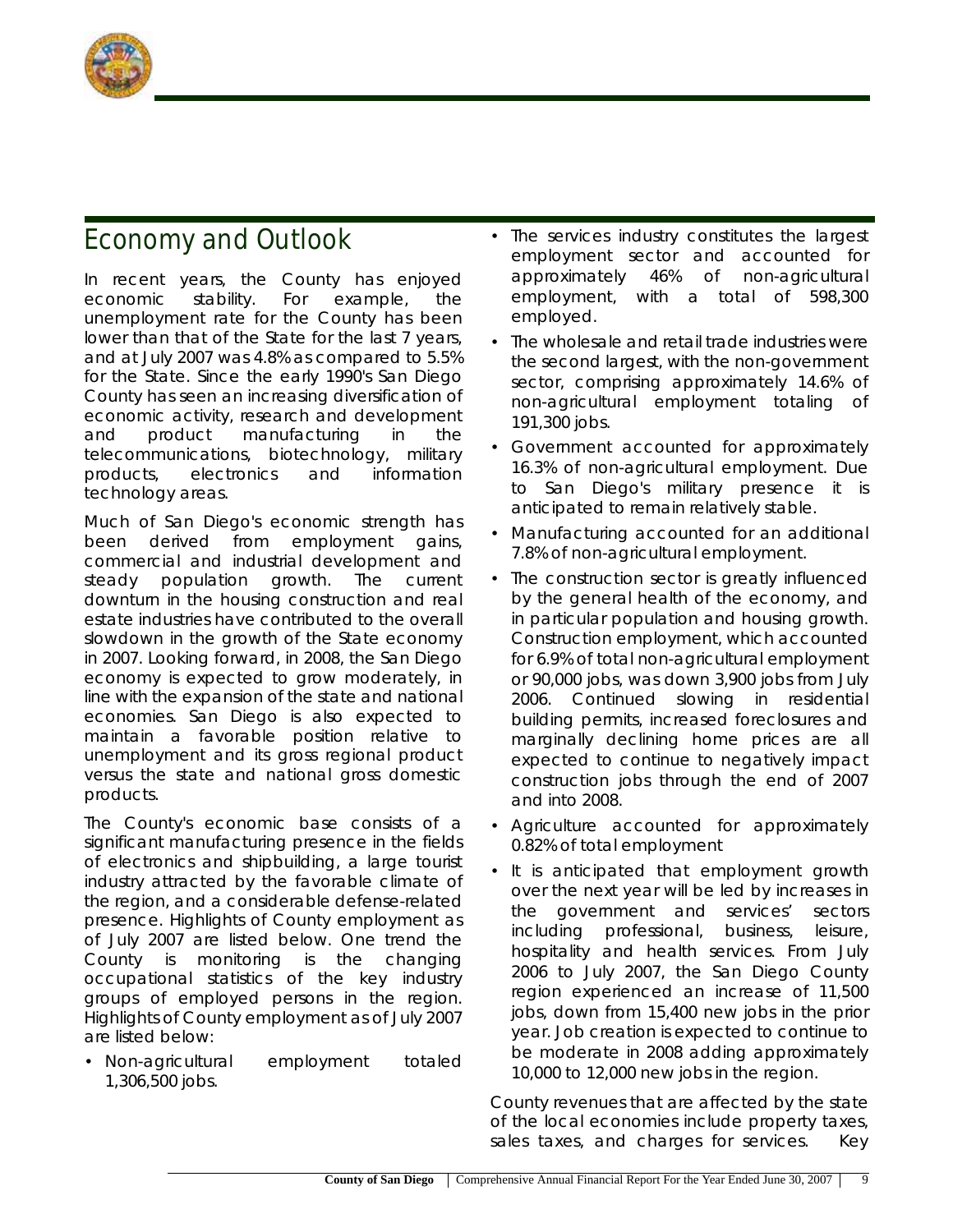

factors impacting these revenues include real estate activity and consumer spending which are in turn greatly influenced by interest rates and the general economy. Although short and long-term interest rates are low by historical standards and are expected to moderate further, there is continued uncertainty about the general direction that the national, state and local economies are headed in 2008.

Based on the California Association of Realtors' First Time Buyer Housing Affordability Index, San Diego's housing affordability index, (the percentage of households that can afford to purchase an entry-level home) stood at 23% in June 2007, unchanged from December 2006, but up from 21% in June 2006. This index is based on an adjustable rate mortgage and assumes a 10% down payment and a first-time buyer purchase of a home equal to 85% of the prevailing median price.

### **GENERAL MANAGEMENT SYSTEM**

The General Management System (GMS) is the formal comprehensive guide for planning, implementing, monitoring and rewarding all functions and processes of County Government. The GMS establishes good business practices and fiscal discipline, both of which are essential to achieve the County of San Diego's vision, "A County Government that has earned the respect and support of its residents." The purpose of the GMS is to optimize the efficient application of resources in the delivery of services to our residents. These resources include not just taxpayer dollars, but all San Diego County assets, including our unique natural and cultural resources, the expertise and creativity of County employees, and the informed interest of County residents. The idea behind the GMS is straightforward: County government will be able to provide

superior services if it sets sound goals and applies strong management principles to achieve those goals.

The County had an adopted annual budget of \$4.37 billion and almost seventeen thousand employees (staff years) who serve about three million residents spread over more than 4,000 square miles. Coordination, fiscal and operational discipline, and shared commitment are vital. The GMS facilitates and organizes the goal setting process. The GMS then links goal setting and long-range planning and resource allocation to goal attainment, which includes monitoring, evaluation, cooperation, motivation, and recognition. The GMS helps ensure that County employees adhere to core principles, promoting a culture that values our employees, partners, and customers and institutionalizes continuous improvement and innovation.

The GMS process begins with a long-range, fiveyear strategic planning process. This is followed by the short-term, two-year operational planning process, which encompasses the budget process and wherein each department's strategic objectives and resources allocated to achieving them are detailed. Monitoring and control take place throughout the year. Evaluation mechanisms are used to ensure that goals are tracked, plans followed, and risks identified. Functional threading maximizes efficient use of personnel and material resources by coordinating staff and linking the functions they perform. Motivation, rewards, and recognition encourage continuing progress by rewarding those who meet and exceed goals. The system completes a full circle in a fiscal year and begins again with a review of the Strategic Plan and development of a new Operational Plan.

County management defines and communicates GMS objectives. Lines of authority flow from the Board of Supervisors to the Chief Administrative Officer (CAO), Assistant CAO (ACAO), and the five Group General Managers/Deputy CAOs. These senior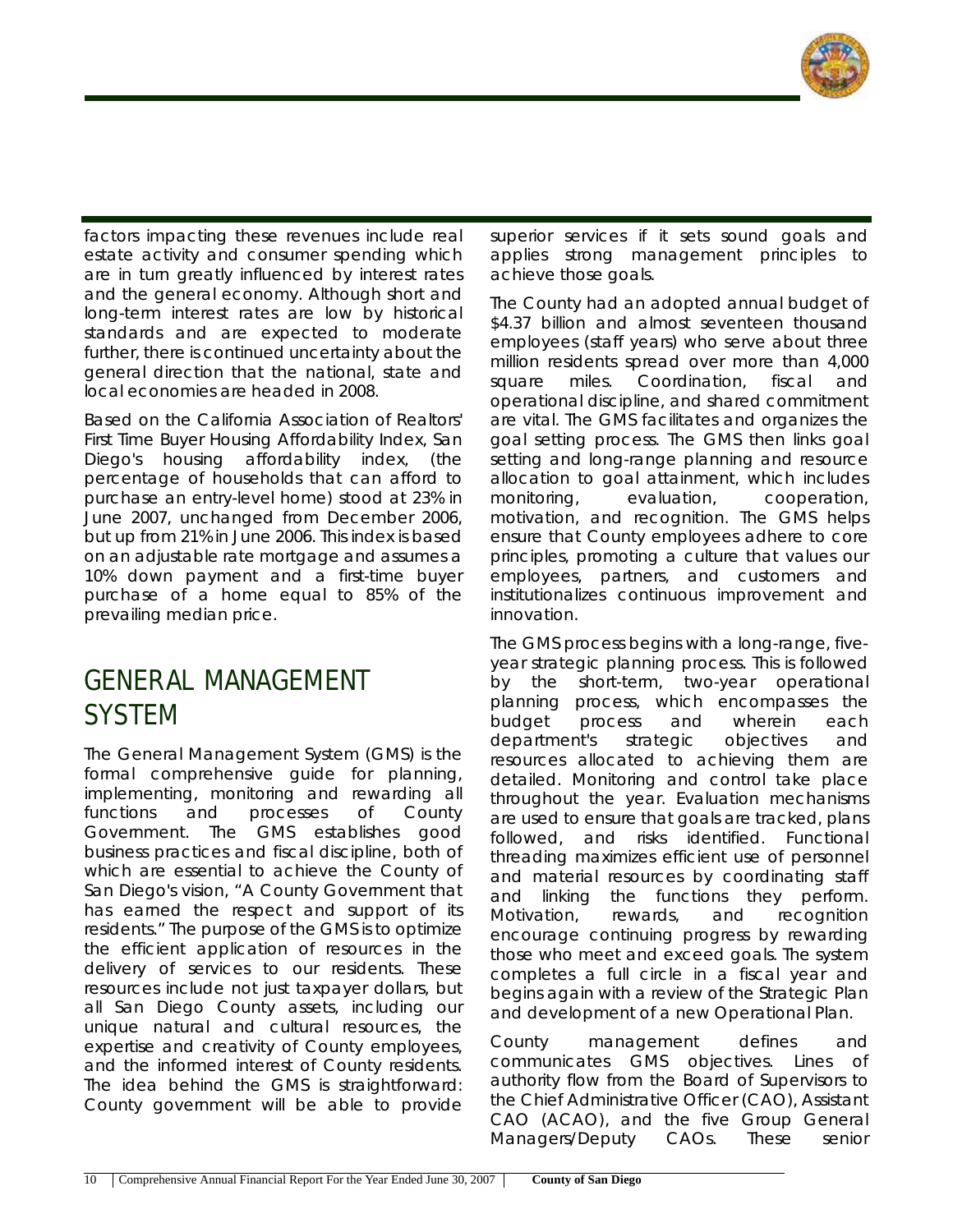

managers supervise appointed department heads, from whom authority flows down to line staff. Despite the crucial role of management, the success of the GMS depends on strong and effective leadership at all levels of County service. Every County employee is expected to help set goals, strive to achieve them, and be rewarded for achievement.

The GMS helps ensure that sound planning, preparedness, and improvement become permanent organizational ethics. With the GMS as a guide, the County continues to use strong fiscal management practices, while remaining focused on providing superior services to County residents. The principles and procedures outlined by the GMS are meant to apply to every County function on an ongoing basis.

### **STRATEGIC AND OPERATIONAL PLANNING (BUDGETARY) PROCESS**

As noted above, a five-year Strategic Plan is updated annually to provide long-term direction to County managers and staff. Each fiscal year a two-year Operational Plan is prepared and details each department's strategic objectives and the resources required to achieve them. The Operational Plan is monitored regularly and is linked to the GMS system of rewards and recognition. The annual Line-Item Budget incorporates the first year of the Operational Plan and is formally adopted by the Board of Supervisors pursuant to Government Code 29000 et seq. During the year, departments may request budget adjustments for new and existing programs. In addition, the Chief Administrative Officer reviews the status of the County's performance against budget in a quarterly status report to the Board of Supervisors.

# **FINANCIAL (BUDGETARY) POLICIES**

Government Code Sections §29000 through §30200 provide the statutory requirements pertaining to the form and content of the State Controller's prescribed Line-Item Budget. Government Code Section 29009 requires a balanced budget in the proposed and final budgets, defined as "the budgetary requirements shall equal the available financing".

County Charter Section 703 establishes the Chief Administrative Officer as responsible for all Group/Agencies and their departments (except departments with elected officials as department heads) and responsible for supervising the expenditures of all departments and reporting to the Board of Supervisors on whether specific expenditures are necessary.

The County has the following financial policies that serve as guidelines for the budget process:

# **Administrative Code**

Sections 115-117: The Chief Administrative Officer is responsible for budget estimates and submits recommendations to the Board of Supervisors.

#### **Board of Supervisors Policies**

A-136 Use of County of San Diego General Management System for Administration of County Operations: Establishes the General Management System (GMS) as the formal guide for the administration of County departments, programs and services, and ensures that all County departments and offices operate in compliance with the GMS.

B-29 Fees, Grants, Revenue Contract: Provides a methodology and procedure to encourage County departments to recover full cost for services whenever possible.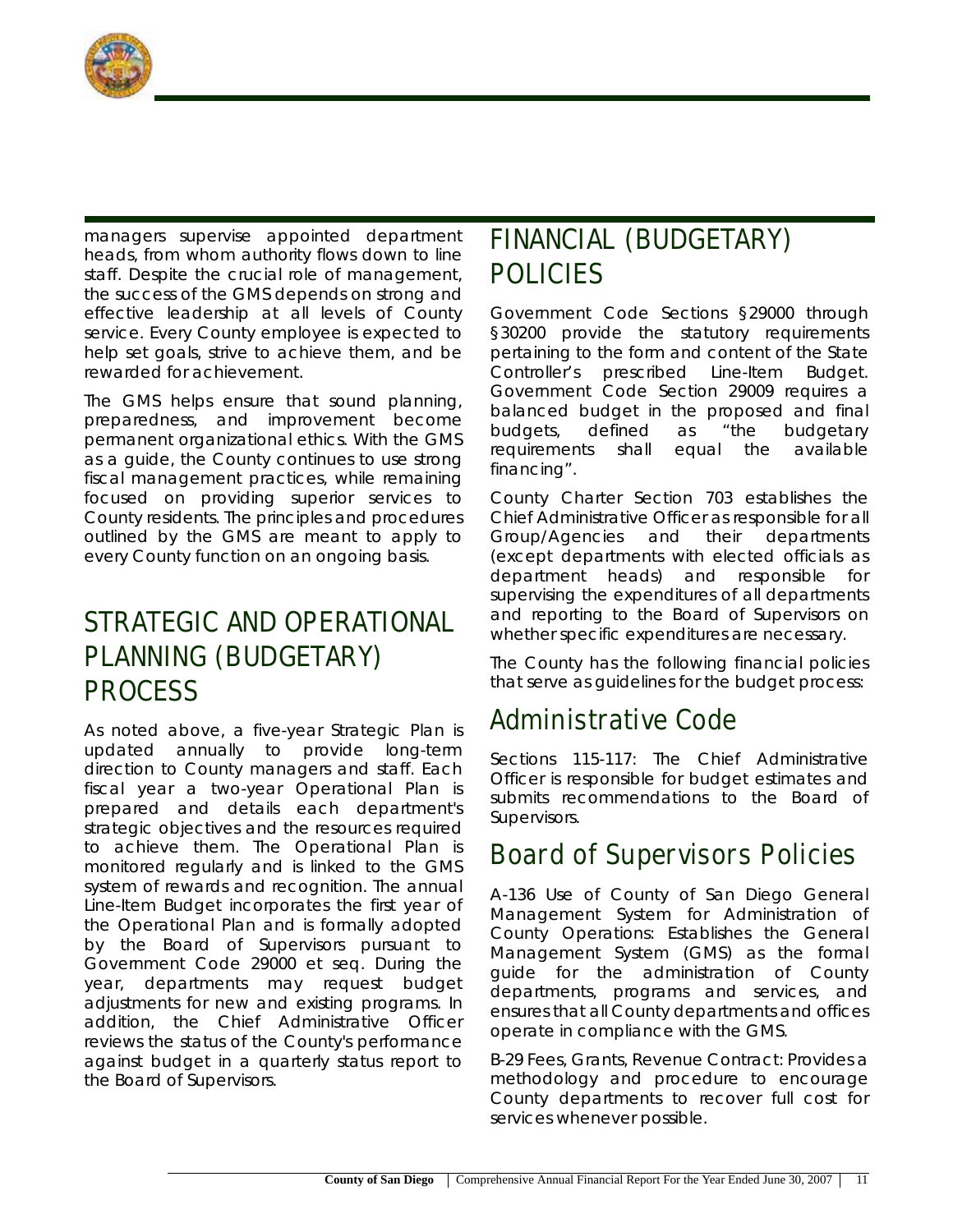

B-71 Fund Balance and Reserves: Establishes guidelines regarding the use of fund balance and the maintenance of reserves in order to protect the fiscal health and stability of the County. Expenditures for services are subject to fluctuations in demand and revenues are influenced by changes in the economy and by State and federal regulations. This policy ensures the County is prepared for unforeseen events by establishing and maintaining prudent levels of fund balance and reserves.

M-26 Legislative Policy: Long-Term Financing of Local Agencies: Calls on the Legislature to redress inequitable State funding formulas.

### **Administrative Manual**

0030-01 Full Cost Recovery of Services: Establishes a procedure within the framework of Board of Supervisors Policy B-29, to serve as guidance in the process of recovering full costs for services provided to agencies or individuals outside the County of San Diego organization under grants or contracts or for which fees may be charged.

0030-03 Application and Acceptance of Grants: Establishes a procedure within the framework of Board of Supervisors Policy B-29, to serve as guidance when requesting the Board of Supervisors approval of the application and acceptance of grants, awards, or revenue contracts.

0030-06 State Mandated Cost Recovery: Establishes guidelines to attempt full recovery of all State mandated costs resulting from chaptered legislation and executive orders.

0030-12 Mid-Year Appropriations: Establishes guidelines for funding new or modified programs, projects, or proposals outside of the annual budget process.

0030-13 Budget Program/Project Follow-Up: Sunset dates will be placed on programs intended to have limited duration, and related staff and other resources will not be shifted to other activities without the Board of Supervisors' approval.

0030-14 Use Of One-Time Revenues: One-time revenue will be appropriated only for one-time expenditures such as capital projects or equipment, not to ongoing programs.

0030-17 General Fund Reserves: Provides a plan for the maintenance and ongoing enhancement of a General Fund reserve. This reserve would provide a source of funds for long-term extraordinary events and enhance the County's position with rating agencies.

0030-18 Transfers Of Excess Cash Balances To General Fund: Provides for transfer of excess cash balances to the General Fund from funds within the County's area of financial and cash management which contain earnings or moneys in excess of those funds' requirements.

0030-19 Revenue Match Limitation: Revenue matches will be limited to the mandated level unless clear justification is provided which results in a waiver of this policy by the Board of Supervisors.

0030-22 Revenue Management: Chief Financial Officer and Auditor and Controller are responsible for reviewing and evaluating revenues from all sources in order to maximize these revenues within legal provisions and to institute internal controls and systems to be used by departments to estimate, claim, and collect revenues.

# **STRATEGIC INITIATIVES AND ACHIEVEMENTS**

The failure of State government to develop a viable long-term solution to its budget imbalance remains a risk to funding and stability of County programs, since State aid is the primary source of County revenues. Although, according to the California Legislative Analyst's Office ("LAO") the California economy has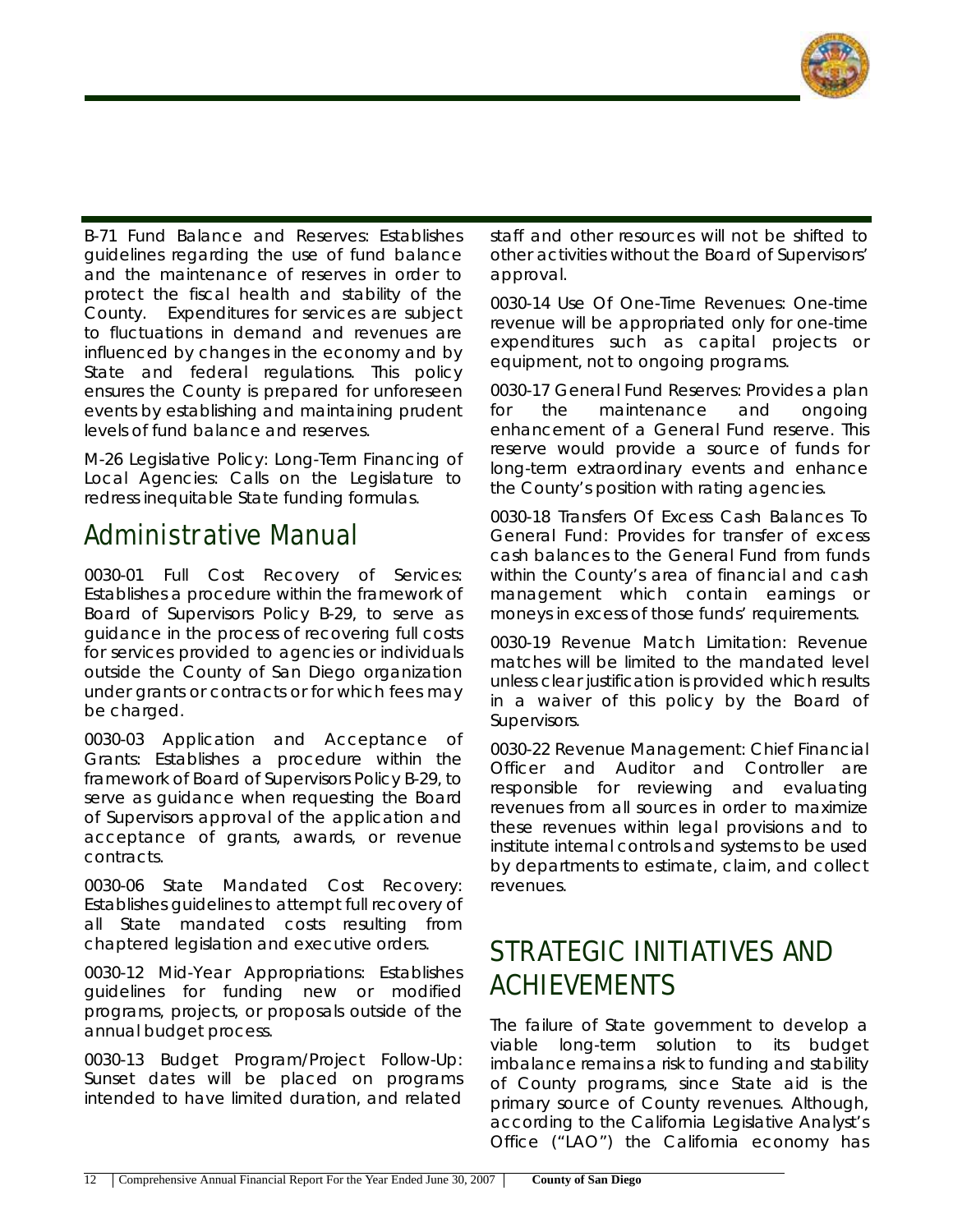

improved, the budget still relies on one-time spending such as debt issuance and has a structural operating shortfall. Risk and uncertainty surrounding State support to local governments for mandated as well as discretionary programs persisted throughout Fiscal Year 2006-07 (2007) and is expected to remain.

In spite of this, County government continues to follow the map of the five-year long-term Strategic Plan developed within the discipline of the GMS. The County's Strategic Plan defines broad organization-wide goals as Strategic Initiatives, which help prioritize specific 'frontline' County efforts and programs. The Strategic Initiatives are:

- **Kids** Improve opportunities for children.
- **The Environment** Manage resources to ensure environmental preservation, quality of life, and economic development.
- **Safe and liveable Communities** Promote safe and livable communities.

The Strategic Plan also recognizes that maintaining operational excellence is what enables us to accomplish our Strategic Initiative goals. Key Required Disciplines of operations include:

- Fiscal Stability
- Customer Satisfaction
- Regional Leadership
- Skilled, Competent and Diverse Workforce
- Essential Infrastructure
- Information Technology
- Accountability/Transparency
- Continuous Improvement

Within the structure of the two-year operational planning process, the County plans for and attains interim progress toward achievement of the Strategic Initiatives. Some of the significant steps of the last year were:

#### **KIDS**

- The Department of Child Support Services was one of only 12 of the 52 child support agencies in the State, and the only "very large" county, to achieve an increase in 2006 distributed child support collections.
- The District Attorney's Office, local law enforcement officials, and child welfare and health professionals convened to sign the San Diego County Child Victim-Witness Protocol for the uniform investigation of child abuse cases.
- Public Safety Group departments collaborated to promote the well-being of children and self-sufficiency of families by working together to establish a procedure addressing child support issues involving incarcerated felons.
- To provide accurate and timely service to low income children and families, the Health and Human Services Agency successfully converted nearly 300,000 cases, impacting 2,100 end users, to the California Work Opportunity and Responsibility to Kids (CalWORKs) Information Network, a system for tracking and determining monthly eligibility for welfare services. To safeguard taxpayer dollars, the Agency established interfaces with the District Attorney's Public Assistance Fraud Division, Auditor and Controller's Revenue and Recovery Division, and the Department of Child Support Services.
- Based on the San Diego Association of Governments "Camp and Ranch Evaluation Study," the Probation Department instituted evidence based practices in programs for work readiness and substance abuse recovery at the Juvenile Ranch and Camp Barrett facilities.
- Land Use and Environment Group staff supported the County's Childhood Obesity Action Plan by providing 116 health related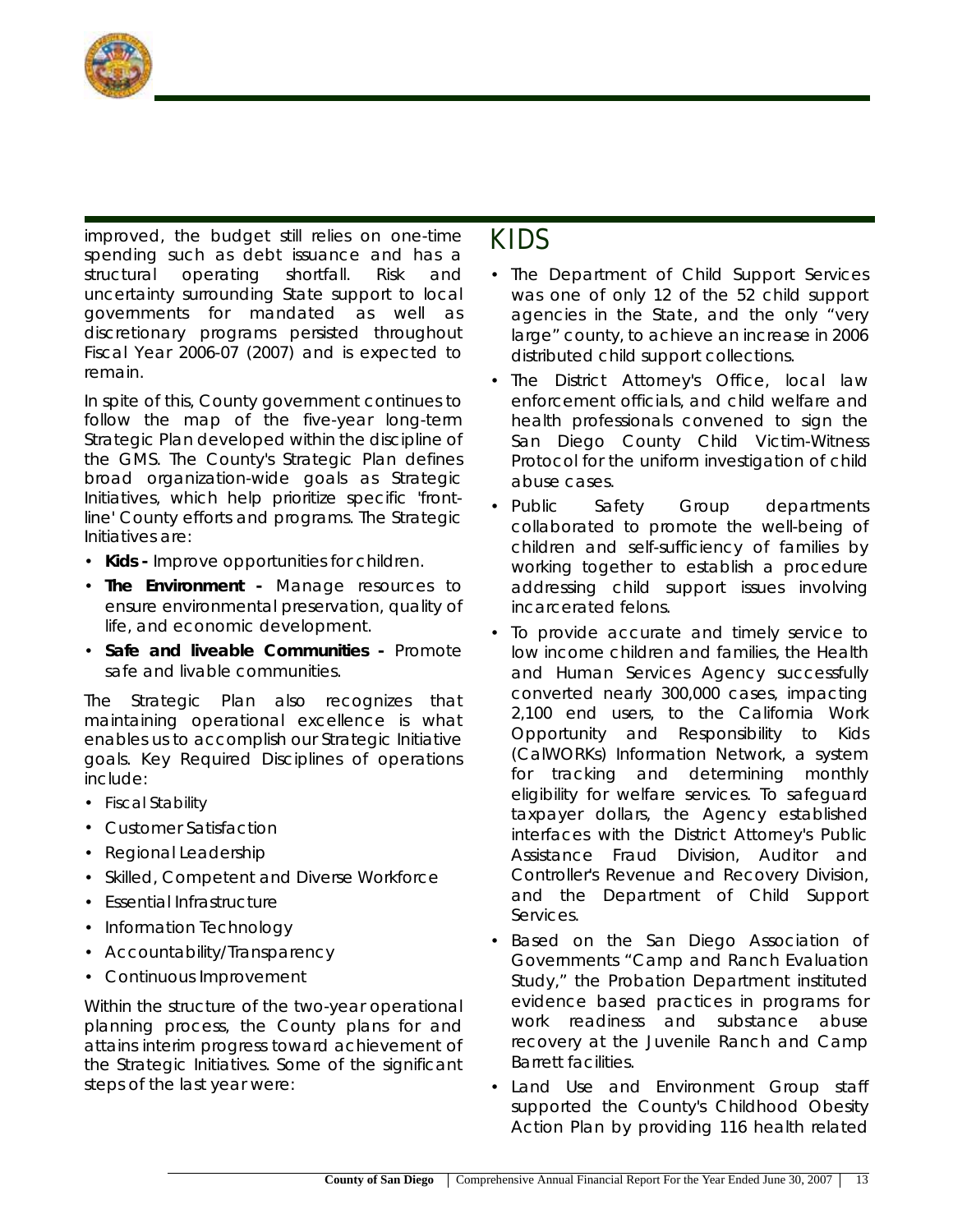

events, classes, and activities throughout the San Diego region and conducting awareness of the link between nutrition and improved health through the garden-based nutrition education programs at 10 local schools.

• The Department of Public Works significantly enhanced safe routes to schools for children by reviewing and inspecting private developments to ensure that all new school developments, as well as new developments near schools include pedestrian facilities such as sidewalks, pathways and other traffic safety features. In Fiscal Year 2007 there were six schools and 75 other developments near schools reviewed and inspected. In addition, Public Works completed the construction of five projects worth approximately \$4.5 million, to improve pedestrian and bicycle safety to provide safe routes to school.

#### **THE ENVIRONMENT**

- The Parks and Recreation Department improved and expanded park facilities and increased recreational experiences, by completing 25 major projects totaling \$12.0 million, in 14 park facilities in 13 communities.
- The Parks and Recreation Department expanded and protected park resources by acquiring over 470 acres of park land; added 30 miles of trails and rehabilitated over 75 miles of trails.
- The Department of Public Works enhanced the access to road information for the public, County, and other public agencies by converting 100% of the existing data to a Geographic Information System (GIS) County Maintained Roads layer. This online tool provides a more efficient way for staff to research road data and provide prompt information and maps to the public and other agencies.
- The County Library increased access to library services by opening for Sunday hours in 10 branch libraries, implemented the San Diego County Library Literacy Program, and established a baseline of \$200,000 for the acquisition of specialized program materials.
- The Housing and Community Development Department conducted 10 Community Revitalization Committee meetings to bring their clients together to improve and stimulate involvement and funded 37 projects involving new public facilities or improvements that contributed to the revitalization of lower-income neighborhoods.
- The Department of Animal Services teamed with the County Library in the "Paws, Claws, Scales, & Tales" youth reading program. Each time a child enrolled in the program achieved a goal of reading 500 books, a free pet adoption was provided to a shelter customer. Twenty animals were adopted.
- The Department of Public Works enhanced water quality by removing over 55 acres of invasive vegetation from the headwaters of the Tijuana River (meeting goal). The department removed 2.56 acres of nonnative vegetation, including Arundo donax, from various sites throughout the county. These invasive species clog rivers downstream, degrade water quality, and impact native vegetation.
- The Department of Public Works supported the Watershed Protection Program by conducting 568 dry weather site investigations (exceeding the goal of 240 investigations). These investigations provide crucial data for understanding the condition of receiving waters in all eight watersheds, and how they are impacted by discharges from unincorporated communities. Information gained from these site investigations also provides guidance in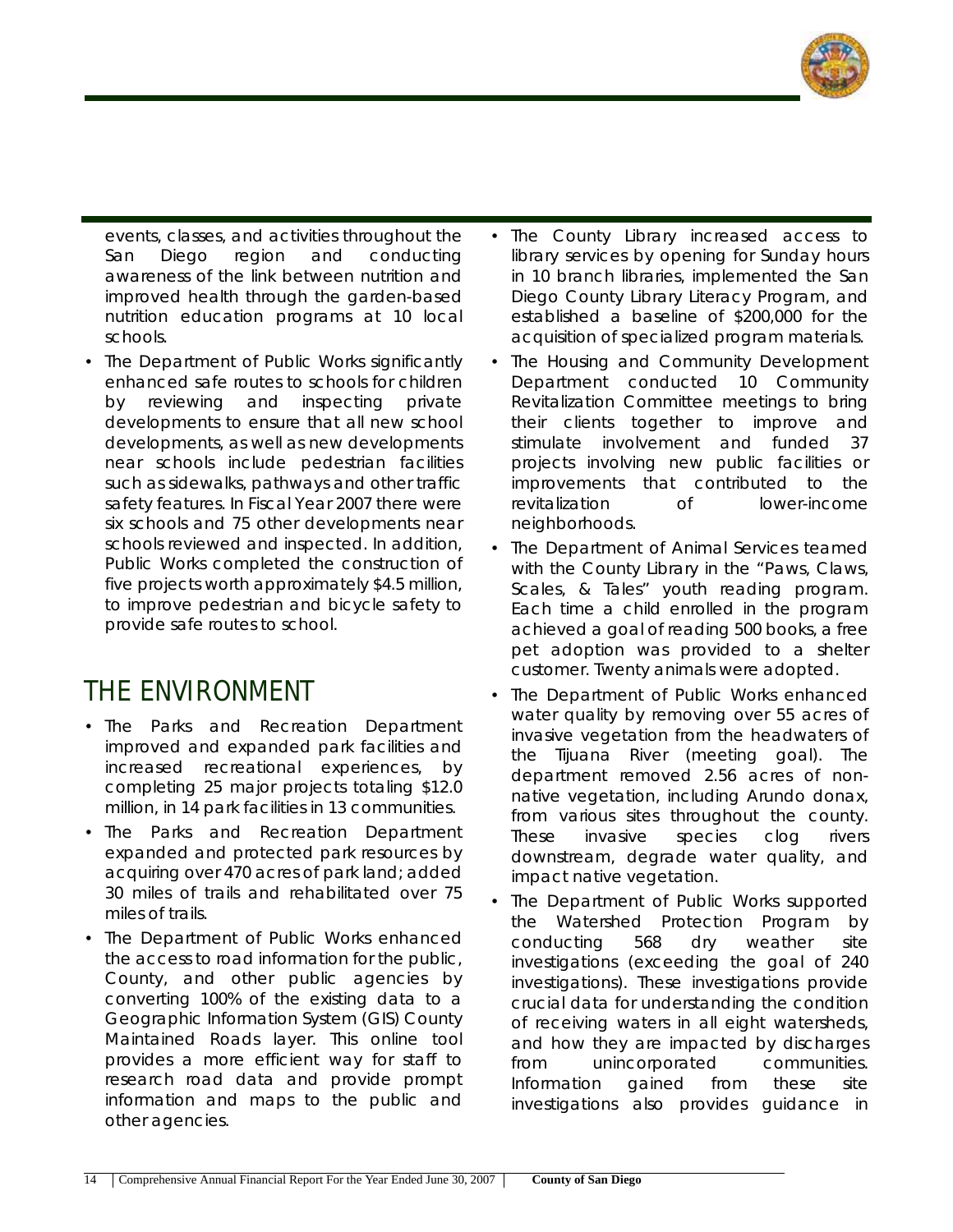

determining areas that could potentially cause greater pollution and therefore require increased stormwater quality management.

# **SAFE AND LIVEABLE COMMUNITIES**

- The Sheriff's Department participated in the development and co-location of regional public safety agencies into the San Diego Law Enforcement Coordination Center (SD LECC), an all-crimes intelligence center focused on significant threats to the region.
- The Sheriff's Department completed the ASTREA aviation facility in Fallbrook that will provide a presence for aircraft in the North County to combat wildfires.
- The District Attorney developed an Internetbased crime mapping application allowing the public to easily search and view crime information.
- Public Safety Group departments partnered with local and federal law enforcement agencies to fight gang-related crime through joint efforts with the following: the East County Gang Task Force, the Violent Crime Task Force, the Federal Bureau of Investigations, the San Diego Police Department, the Oceanside Police Department, the City of San Diego Commission on Gang Prevention and Intervention and various community organizations.
- To combat identity theft and protect employees and the public, the Public Safety Group Executive Office led a county-wide review of policies regarding sensitive data in County records.
- The Probation Department created the Warrant Unit to decrease the number of adult and juvenile probation violation

warrants, working with the Regional Fugitive Task Force to clear active and pending warrants.

- The District Attorney led the multi-agency implementation of the Community Prison Reentry Program (SB 618) to facilitate the successful return of offenders released from prison into the community. Accomplishments to date include the development of individual Life Plans to guide activities that promote rehabilitation.
- The Public Safety Group, Community Services Group and Land Use and Environment Group collaborated on the design of the Medical Examiner/Forensic Center projected to open in Spring, 2009.
- The Department of Planning and Land Use improved emergency response capabilities of rural fire agencies by providing approximately \$10 million in funding to continue service agreements with 15 fire agencies and add three additional fire agencies, bringing the total number of agreements to 18. This funding enhanced rural fire protection in communities by providing funding for the service agreements and the purchase of eight engines, nine water tenders, one light and air apparatus, and two rescue engines. This brings a combined new fleet inventory to 20 pieces of apparatus purchased since the program began.
- To protect the public's health, a public information campaign was launched to educate and prepare the public for a possible flu pandemic, which included a website, television ads, brochures, posters, and community presentations. Trainings and exercises were conducted to prepare the HHSA workforce in responding to a pandemic. Additionally, the Public Health Laboratory was enhanced to facilitate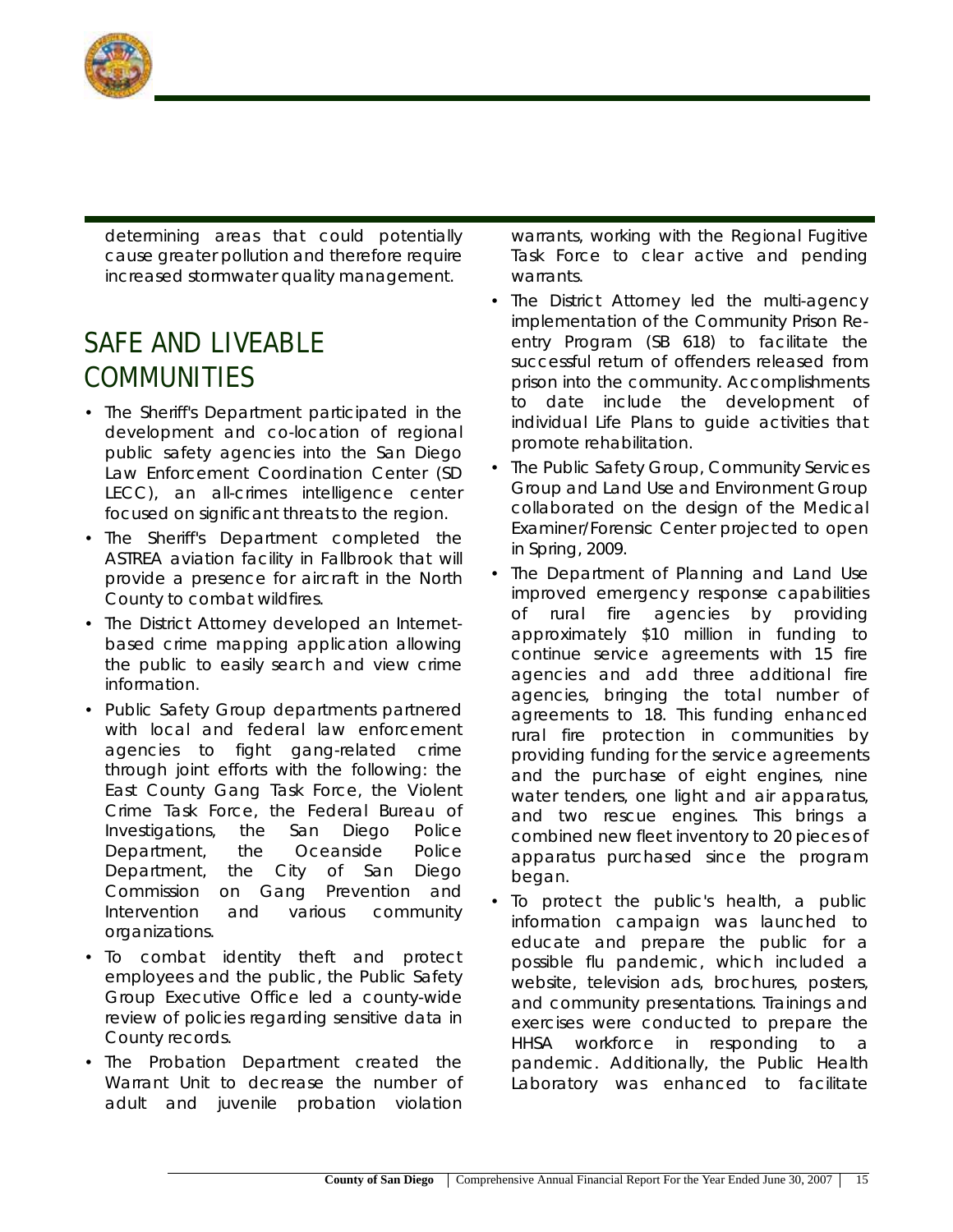

heightened response to public health threats through rapid identification and processing of suspicious infectious agents.

- To identify and address the County's future capacity and demand for health care by atrisk and vulnerable populations, a comprehensive assessment of the Healthcare Safety Net serving San Diego's uninsured and underinsured was completed during this fiscal year and implementation of the Board-approved action plan was started. Four major public-private partnership workgroups have been established to address the findings and recommendations on the four priority areas of funding, legislative advocacy, best practices/care coordination, and South region. From the more than 200 participants that attended the regional forums during the assessment process, more than 50 have continued to work in the various groups to identify specific and tangible actions in the four priority areas.
- To improve the operational productivity of the County's regional public health nursing services, we expanded the Mobile Remote Workforce project, which called for reengineering work processes and incorporating the use of the latest technology. The successful North Region pilot project from Fiscal Year 2005-06 (2006) was duplicated in the remaining regional public health centers during Fiscal Year 2007, resulting in a reduction in time spent on administrative tasks and more time available for direct client services.
- To better integrate mental health and substance abuse treatment services, we continued our progress in implementing the Behavioral Health Services (BHS) model to enhance the alcohol and drug and mental health systems of care. During Fiscal Year 2007, BHS established one centralized access and crisis line for both alcohol and drug and mental health services that operates 24 hours a day, 7 days a week, with 99% of calls

answered within 30 seconds. BHS also consolidated administrative functions such as contracts, financial management, and budgeting.

# **CERTIFICATE OF ACHIEVEMENT**

The Government Finance Officers Association of the United States and Canada (GFOA) awarded a Certificate of Achievement for Excellence in Financial Reporting to the County for its Comprehensive Annual Financial Report (CAFR) for the fiscal year ended June 30, 2006. In order to be awarded a Certificate of Achievement, a government must publish an easily readable and efficiently organized CAFR. This report must satisfy both generally accepted accounting principles and applicable legal requirements.

A Certificate of Achievement is valid for a period of one year only. We believe our current comprehensive annual financial report continues to meet the Certificate of Achievement Program's requirements and we are submitting it to the GFOA to determine its eligibility for another certificate.

# **OTHER AWARDS AND RECOGNITIONS**

Even with the financial and environmental challenges of Fiscal Year 2007, the County was recognized for many activities that highlight progress in the Strategic Plan Initiatives. County programs received awards for operational and service delivery achievements, technological innovations, and prudent fiscal management.

• "Last year the County of San Diego set a personal record of 41 awards at the annual Achievement Awards competition sponsored by the National Association of Counties (NACo). When the winners of the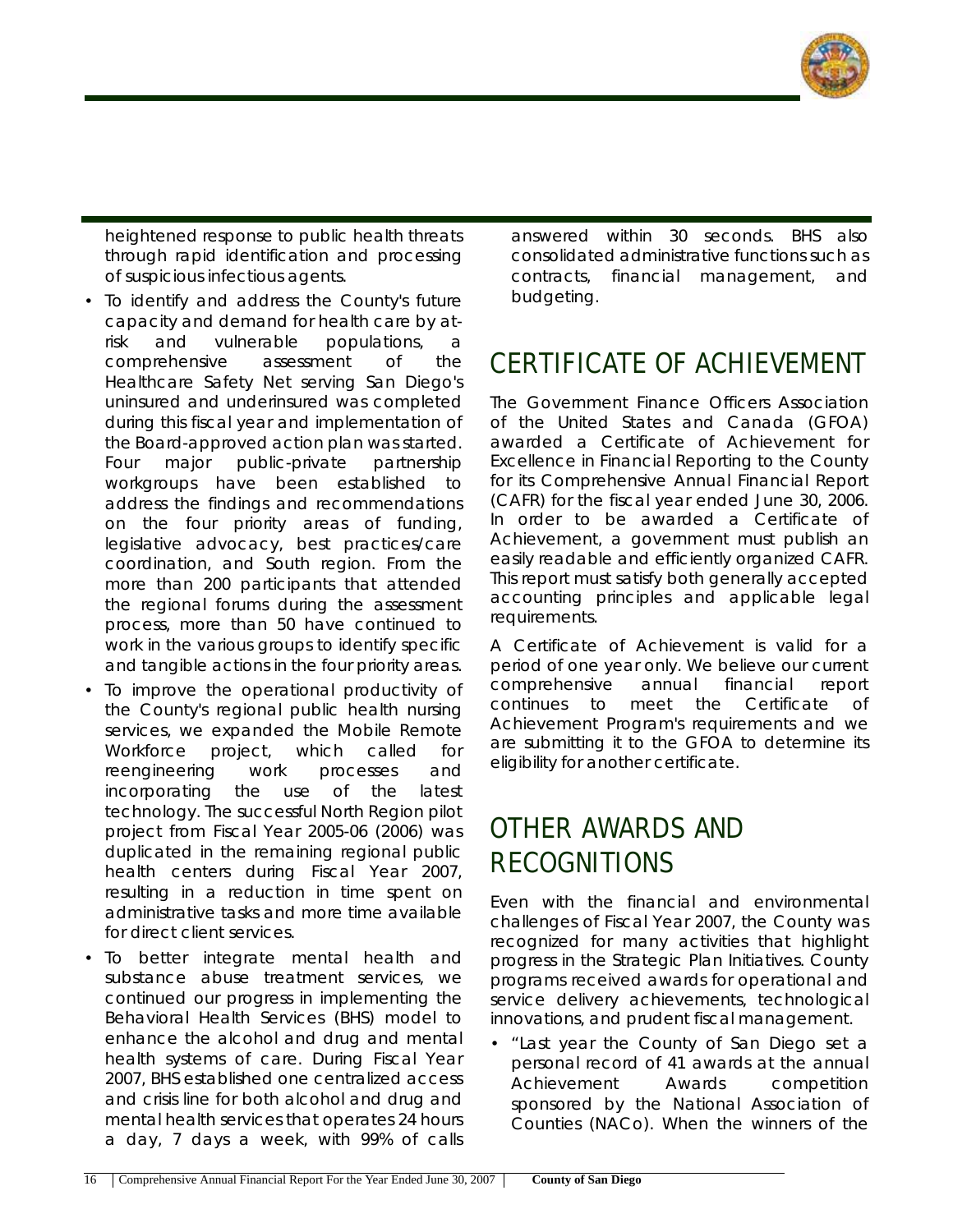

2007 competition were announced in June, the County once again led the nation with 41 programs recognized. This was the third straight year that San Diego had earned the highest number of awards, but the gap between the County and its competition widened substantially. Los Angeles County received the second-most recognition, winning 28 Achievement Awards. The winning programs, which span all five groups within the organization, were recognized for being innovative and successful, and for promoting quality, efficiency and a responsive county government. The programs receiving awards included Read for a Reason (a County Library partnership with the Department of Animal Control), Family Disaster Plan/Public Awareness Campaign, GPS Sex Offender Monitoring Program, Local Banking Initiative and the Identity Theft Project.

- For the fifth consecutive year, The Government Finance Officers Association of the United States and Canada (GFOA) recognized the County with the Distinguished Budget Presentation Award for the 2007 & 2007-08 (2008) Operational Plan.
- The GFOA also recognized the County Treasury with the Certificate of Achievement for Excellence in Financial Reporting for its Comprehensive Annual Financial Report for the fiscal year ended June 30, 2006.
- San Diego County won two Merit Awards from the California State Association of Counties (CSAC). The County programs selected include The Intergenerational Games, created to address health and social issues in the county, namely the alarming rate of overweight youth and the high rate of seniors diagnosed with diabetes and heart disease and The Tutor Connection, which provides free high quality tutoring services to current and former foster youth between the ages of 5 and 21.
- The San Diego County Taxpayers Association recognized the County of San Diego with the Grand Golden Watchdog Award for the San Diego County Board of Supervisors' proposal to control retiree health care costs.
- The Center for Digital Government recognized the County Health and Human Services Agency with the 2006 Innovative Use of Technology Award for the Mobile Remote Workforce (MRW) Project, a project which streamlined and improved the way County public health nurses receive, process, and manage their cases. The MRW Project was also recognized by the E-Gov Institute for "Successfully Using Innovative Knowledge Management Practices in a Knowledge Management Solution".
- The County received one of five national Model Community awards from the Terrorism Injuries: Information, Dissemination and Exchange (TIIDE) program of the Centers for Disease Control and Prevention. The award was in recognition of the County's integration of Public Health and Emergency Medical Services, and reflects the steps taken to strengthen partnerships to better protect the community in a mass casualty event. The recognition was particularly meaningful because selections were made by the TIIDE member agencies, which include prestigious medical organizations such as the American Medical Association, American College of Surgeons, American Trauma Society and the National Association of Emergency Medical Services Physicians.
- Parks and Recreation received an award for Outstanding Resource Document from The State Association of Environmental Professionals for the Otay Valley Regional Park (OVRP) Habitat Restoration Plan and Non-native Plant Removal Guidelines.
- The Fire Safe Council of San Diego County honored the Department of Planning and Land Use (DPLU) with the Distinguished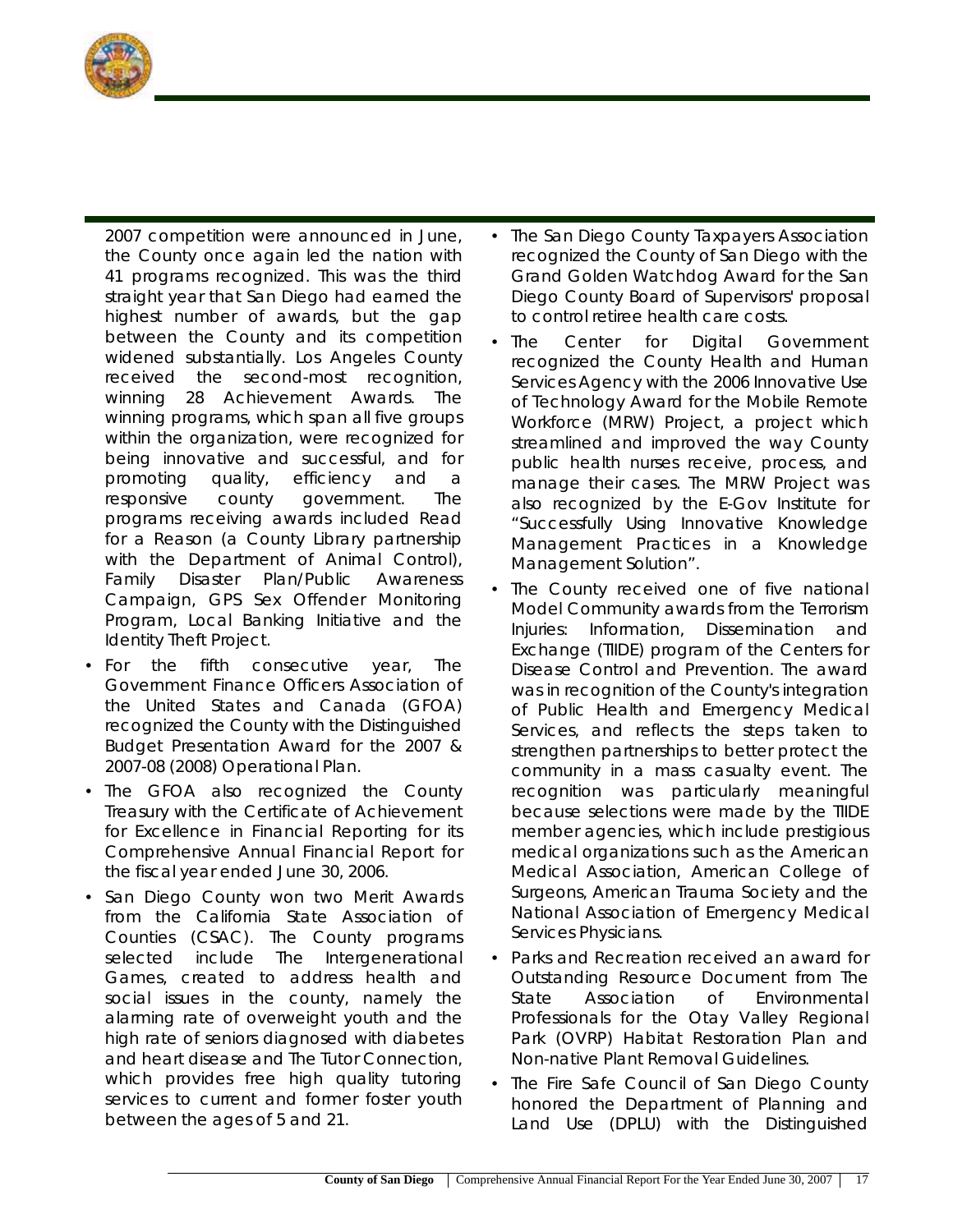

Service Partner Award in recognition of DPLU's assistance towards the preparation of Community Wildfire Protection Plans for 14 communities within the county. San Diego County now leads the State, with more approved Plans than any other county.

- The Sheriff's Department received a National Law Enforcement Challenge Award from the International Association of Chiefs of Police. The department was recognized as having one of the best overall traffic safety programs because of its ability to combine officer training, public information and enforcement efforts to reduce motor vehicle accidents and injuries.
- Agriculture, Weights, and Measures won an Achievement in Consumer Education (ACE) Award from the National Association of Consumer Agency Administrators (NACAA). The award recognized San Diego County's efforts to post consumer rights information at every commercial/retail scanner, to post failed scanner inspection notices at businesses, and the optional posting of successful scanner inspection notices.
- The American Society on Aging awarded Pfizer 2007 Healthcare and Aging Awards to two Aging and Independence Services (AIS) programs: the popular Cool Zone Program which offers locations throughout the county where seniors can "beat the heat" during the summer-time months; and the Matter of Balance program which focuses on developing yoga/exercise routines to decrease falls among the senior population.
- For the second consecutive year and the third time in the past four years, the Department of Child Support Services has been honored by the California Department of Child Support Services for the "Most Improved Performance by a Very Large Local Child Support Agency in the Federal Measure of Current Support Collections in Federal Fiscal Year 2006." San Diego County

improved its rate of collection for current support to 49.8% in 2006, a 7.3% increase over the previous year and the largest improvement among the "very large" designated counties. San Diego was the only county with that designation, whose total amount of child support payments distributed increased from 2005 to 2006. Collections totaling \$164.4 million were distributed by San Diego County during Federal Fiscal Year 2006.